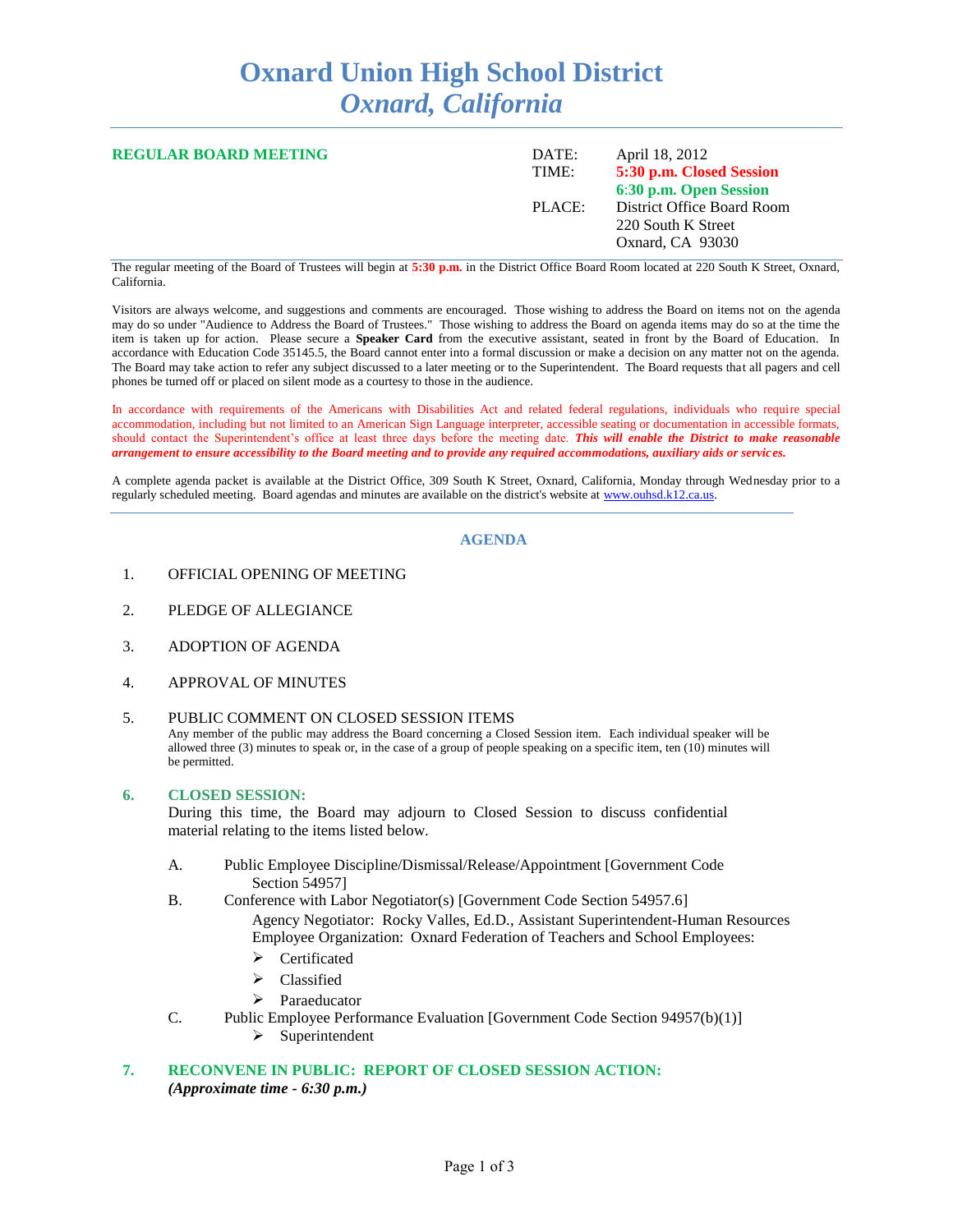## Board Meeting Agenda April 18, 2012

## **8. AUDIENCE TO ADDRESS BOARD OF TRUSTEES:**

Those persons wishing to address the Board may do so at this time by completing a Speaker Card. All comments are to be directed to the Board President. If you are talking for yourself, you have three (3) minutes to complete your comments. If you are a speaking for a group, you have ten (10) minutes to complete your comments and no other member of the group you represent can speak for the group. To speak to the Board President, each speaker must secure a Speaker Card from the executive assistant, seated in front by the Board of Education. Please refer to the complete text of Oxnard Union High School District Board Policy 910: *Procedures for Communicating with the Board of Trustees.*

#### **9. SUPERINTENDENT'S REPORTS:**

- A. Regular Report: *Student Representative to the Board of Trustees*
- B. Board Update: *Nutrition Services*
- C. Regular Report: *Superintendent Oxnard Union High School District*

#### **10. CONSENT CALENDAR:**

- A. Consideration of Approval of Student Expulsion by Recommendation of the Administrative Panel
- B. Consideration of Approval of Stipulated Student Expulsion by Agreement of the School Principal, the Student, and the Students' Parent/Guardian, as per Board Policy 5144, Section 22
- C. Consideration of Approval of Student Readmission from Expulsion, as per Board Policy 5144, Section 16 N
- D. Consideration of Denial of Student Readmission from Expulsion, as per Board Policy 5144, Section 16 N
- E. Consideration of Approval of Non-Public School Placement for Student Case Number Thirtythree, According to the Recommendation of the Student's IEP Team and the Director of Special Education
- F. Consideration of Waiver of CAHSEE requirement for the Oxnard Union High School District Students with Disabilities
- G. Consideration of Approval of Agreement between Oxnard Union High School District and Michaela Gordon, OTR/L., Inc.
- H. Consideration of Approval of Certificated and Classified Personnel
- I. Consideration of Approval of New Job Description: Instructional Support Provider, *First Reading*
- J. Consideration of Approval of New Community Day High School at 1701 Gary Drive, Oxnard, California
- K. Consideration of Approval to Make *Pacific View High School* the Official Name for Oxnard Union High School District's Community Day School
- L. Consideration of Approval of Award of Contract for Pipeline Risk Analysis Study on New Academy High School and Performing Arts Center Property in Camarillo
- M. Consideration of Approval of Ratification of Agreement between Oxnard Performing Arts Center Corporation (OPACC) and Oxnard Union High School District
- N. Consideration of Approval of Purchase Orders and Direct Pays, March 29 April 18, 2012
- O. Consideration of Approval of Donations, March 29 April 18, 2012

## **11. ACTION ITEMS:**

- A. Consideration of Approval of Board Policy Revisions: BP 6163.4, Student Acceptable Use Policy, *First Reading*
- B. Consideration of Adoption of Resolution No. 12-11 National Nurses Week
- C. Consideration of Adoption of Board Policy 1113 District and School Web Sites Policy, *First Reading*
- D. Consideration of Adoption of Board Policy 1114 District-Sponsored Social Media Policy, *First Reading*
- E. Consideration of Approval to Change the Board Meeting Date of June 27, 2012

## 12. BOARD MEMBERS' REPORTS AND COMMUNICATIONS, AND DONATIONS REPORT